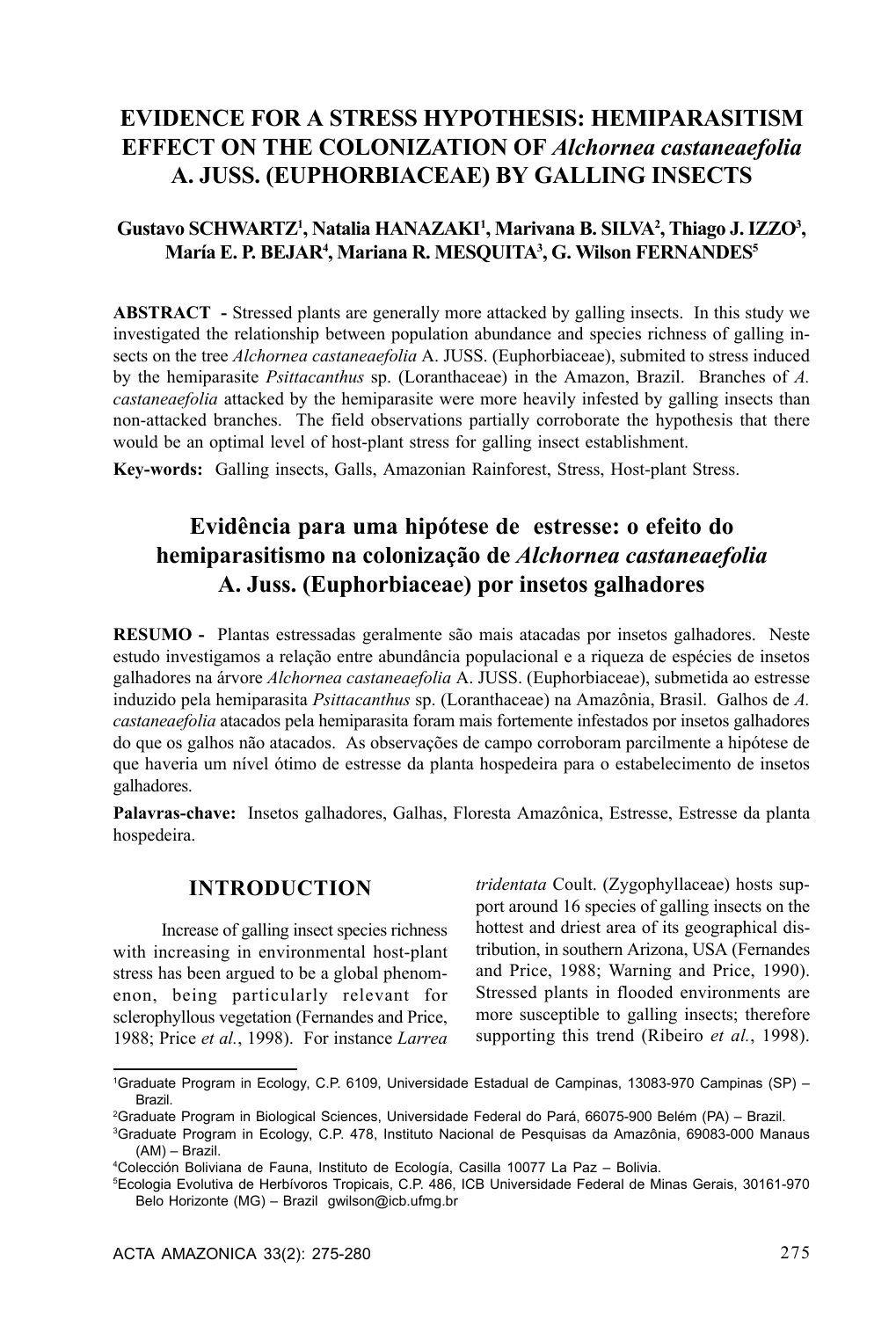Similar patterns were observed at the species level of single species, where host individuals stressed by water and/or nutrients were more susceptible to attacks by gall inducers. Within one individual plant this phenomenon has also been reported, in which the parts of the plant exposed to sunlight are more heavily attacked than shadowed ones (Hartman, 1984; 1985; Fernandes and Price, in press). The basic question why host-plant stress would be advantageous for galling insects remains to be answered (but see Fernandes and Price, 1991).

A reasonable proposition is, that healthier hosts are less susceptible to galling due to stronger defenses. Under low stress condition, imposed primarily by water and nutrient shortage, a host plant would be able to improve rapid and efficient responses against galling insects (Fernandes, 1990). Moreover, plants under low stress could maintain a wider variety of natural enemies against gall inducers, such as other herbivorous insects that could compete for resources or act as predators, and even other natural enemies. Many insect herbivores prefer to attack fast growing plants or plant parts, therefore healthier hosts (see Price *et al.*, 1990). On the other hand, plants under high stress would not be able to maintain gall inducers, because of processes of general decay or of enhanced senescence of their organs and tissues. Under unsuitable physiological conditions the chances for colonization and development of other herbivores would also be reduced (Gonçalves-Alvim *et al.*, 2001). Thus, the highest richness and abundance of gall inducers might lie within an intermediate level of the spectrum of plant stress. Plants exposed to intermediate levels of water and/or nutrient stresses would offer an optimum to gall induction because lower resistance to galling combined with a lower probability of competition and attack by natural enemies (see Price *et al.*, 1986). Intermediate levels of stress may not be strong enough to diminish the performance of the galling larvae, because galling insects are known to be able to drain plant resources far from the gall establishment point, thus improving the local conditions until complete larval development (Larrew, 1982; Rohfritsch, 1992).

In this work we suggested and tested the hypothesis that there would be an optimal level of stress at which induction and continued nutrition for the parasite larvae would be advantageous for galling species colonization (Fig. 1).



Level of Stress on the Host-Plant

**Figure 1 -** A model for the "stress hypothesis": strong competition and host-plant defenses offer a low diversity (population abundance and species richness) of galling insects (A). A more profitable space for species richness and population abundance of galling insects is possible by an intermediate stress on host-plant that reduces its defenses and natural enemies against galling insects (B). Shortage of host-plant resources diminish the diversity of galling insects (C).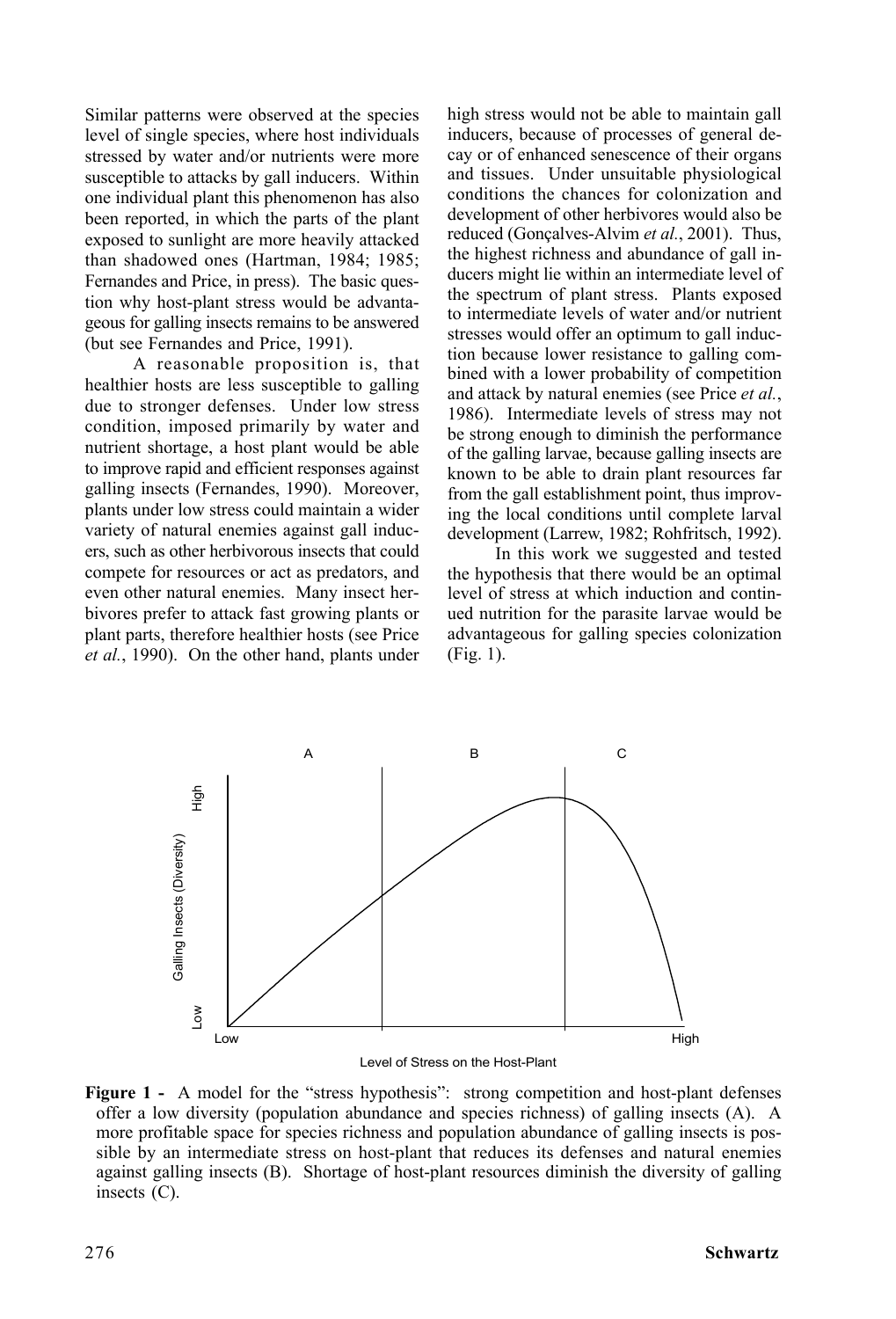### **MATERIAL AND METHODS**

To observe whether galling insects attack more stressed hosts or host organs, we studied the galling insect community on *Alchornea castaneaefolia* A. Juss. (Euphorbiaceae), a common tree species in the flood plains (várzeas) of the Solimões river (Amazonas, Brazil). Gall inducing insects are quite common on *A. castaneaefolia* at the Solimões river. This tree is also parasitized on branches by a species of Loranthaceae (*Psittacanthus* sp.), an hemiparasite. Casual observations indicate that the hemiparasitism by *Psittacanthus* induces some stress in host organs, easily observable as low growth and low biomass of colonized branches. Furthermore, reproduction of hostplant is also expect to diminish. We postulated that, although the insect parasite attack would affect the entire host tree, the impact by galling insects on the host-plant branch attacked by *Psittacanthus* sp. would be higher than on adjacent parasite-free branches. We observed this in all sampled individuals of *A. castaneaefolia* attacked by *Psittacanthus* sp. because attacked and nonattacked branches are found on the same host, thus the system is suitable for testing our hypothesis, which predicts that abundance and

richness of galling insect (diversity) species would be higher on branches attacked by *Psittacanthus* sp. than on branches free of this hemiparasite.

The study was conducted in a "várzea" lake on the Ilha da Marchantaria  $(03^{\circ}14\acute{e}S)$ ,  $59°57¢$ W) in the Solimões river, at 15 km distance from its confluence with the Negro river (see Lovejoy and Bierregaard, 1991). Twentytwo individuals of *Alchornea castaneaefolia* attacked by *Psittacanthus* sp. were haphazardly selected along the "várzea" edges for this study. The distance between sampled trees was at least by 20 meters. On each tree we collected one branch of *A. castaneaefolia* colonized by *Psittacanthus* sp. and its closest branch without the hemiparasite. Galls were described and classified into four distinct morphotypes (Tab. 1). All galls were induced by undescribed species of Cecidomyiidae (Diptera). The number of leaves and insect galls found on each branch were counted and the number of galls was divided by the total number of leaves in each branch in order to minimize the effects of resource availability and area (abundance of leaves) on the abundance of galls. To compare abundance and species richness of insect galls on branches with and without *Psittacanthus* sp. we used one-tail paired *t*-test (Zar, 1999).

|                      | Gall Morphotype |             |            |              |
|----------------------|-----------------|-------------|------------|--------------|
|                      | Gall 1          | Gall 2      | Gall 3     | Gall 4       |
| Shape                | Cuneiform       | Cylindrical | Elliptical | Discoid      |
| Host Organ           | Leaf            | Leaf        | Stem/leaf  | Leaf         |
| Color                | Yellow to green | Yellow      | Green      | Bright green |
| <b>Wall Pilosity</b> | Glabrous        | Glabrous    | Glabrous   | Glabrous     |
| No of Chambers       | One             | One         | Several    | One          |
| Leaf Surface         | <b>Both</b>     | Adaxial     |            | <b>Both</b>  |
| Coalescence          | No              | No          | Yes        | No           |

**Table 1.** Gall morphotypes found on individuals of *Alchornea castaneaefolia* at Ilha da Marchantaria, Amazonas, Brazil.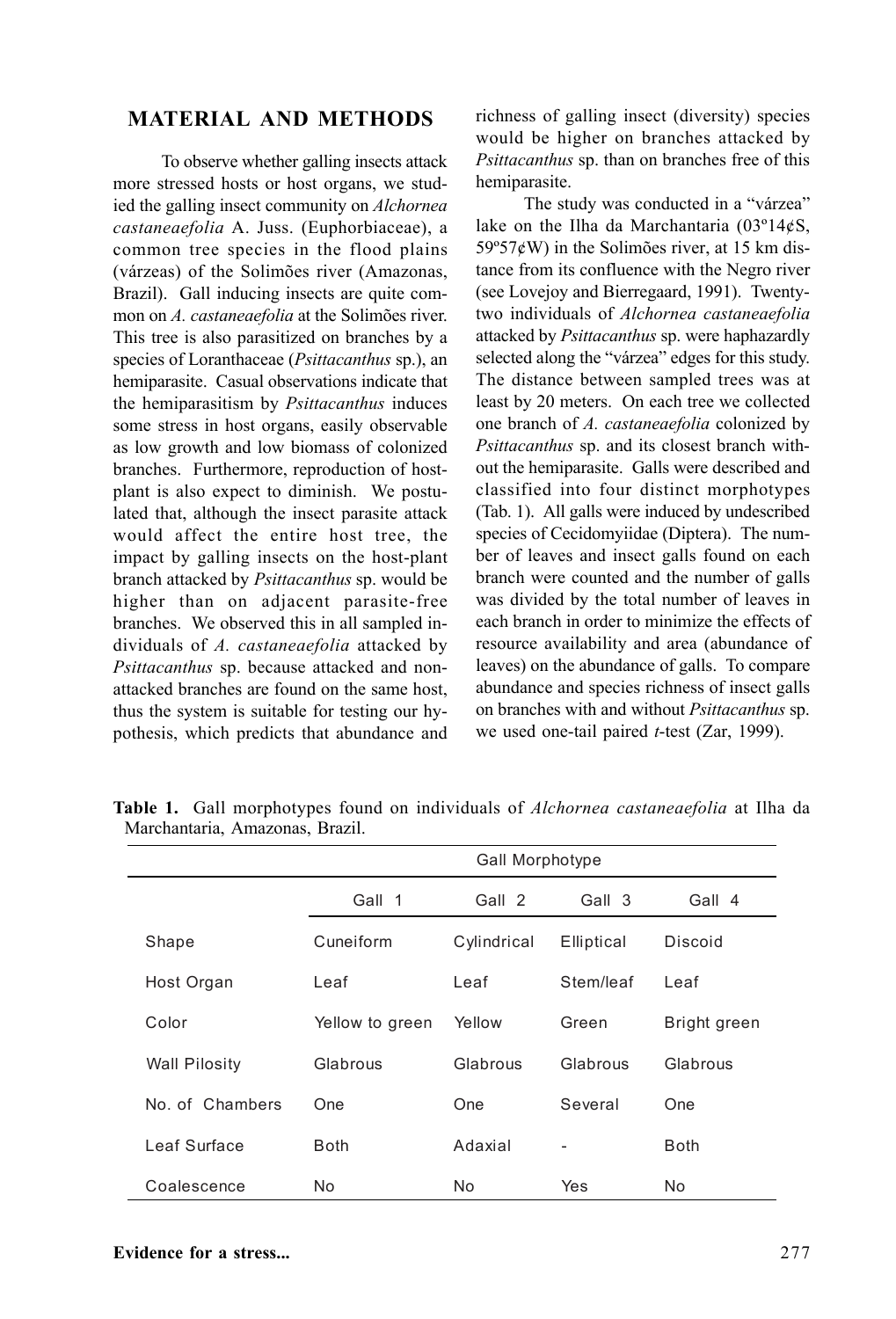## **RESULTS AND DISCUSSION**

There were no differences in galling species richness between branches of *A. castaneaefolia* with and without *Psittacanthus* sp. parasite. The four types of galls occurred with similar frequencies on both, parasitized and parasite-free branches of *A. castaneaefolia* by *Psittacanthus* sp. The mean  $(\pm 1 \text{ SE})$  of galls per leaf occurred at higher frequency on branches of *A. castaneaefolia* attacked by *Psittacanthus* sp. (2.04±0.45) than on parasitefree branches  $(1.27\pm0.21)$  showing a statistical difference ( $t=1.782$ ; d $t=21$ ; P<0.05).

Furthermore, the trend was influenced by two gall morphotypes that were most abundant on parasitized branches (Fig. 2): gall morphotype four was significantly more abundant on branches attacked by the hemiparasite ( $t=1.989$ ;  $df=21$ ;  $p<0.05$ ), while the trend was marginally significant for gall morphotype three (p=0.064). The abundance of gall morphotypes one and two did not differ between branches with and without *Psittacanthus* sp.

The hypothesis predicted higher gall diversity and abundance on branches exposed to higher stress imposed on *A. castaneaefolia* by the hemiparasite*.* Our data corroborate only partially this hypothesis, because at the species richness level it was not supported. One possible explanation is that the number of galling insect species found was too low (only four types of galls) to allow for a reliable test of the hypothesis at the insect community level on *A. castaneaefolia*. At the population level the hypothesis was partially corroborated, from four species studied only two fitted the expected trend. Still, the study confirms that systems composed of plant parasites, host plants, and herbivores appears to offer a good scenario to test the hypothesis that stress of host trees due to the intensity of plant parasitism (i.e., relative density of branches attacked, parasite biomass, etc) influences the degree of insect parasitism because sampling manipulation is relatively easy. Future studies should expand this field of observation for a more strong experimental evidence.



**Figure 2.** Distribution of the ratio galls/leaf (total number of galls per leaf in each branch) found on branches with and without *Psittacanhus* sp. on samples of 22 individuals of *Alchornea castaneaefolia* at Ilha da Marchantaria, Amazonas, Brazil. Error bars represent 1 SE of the mean.